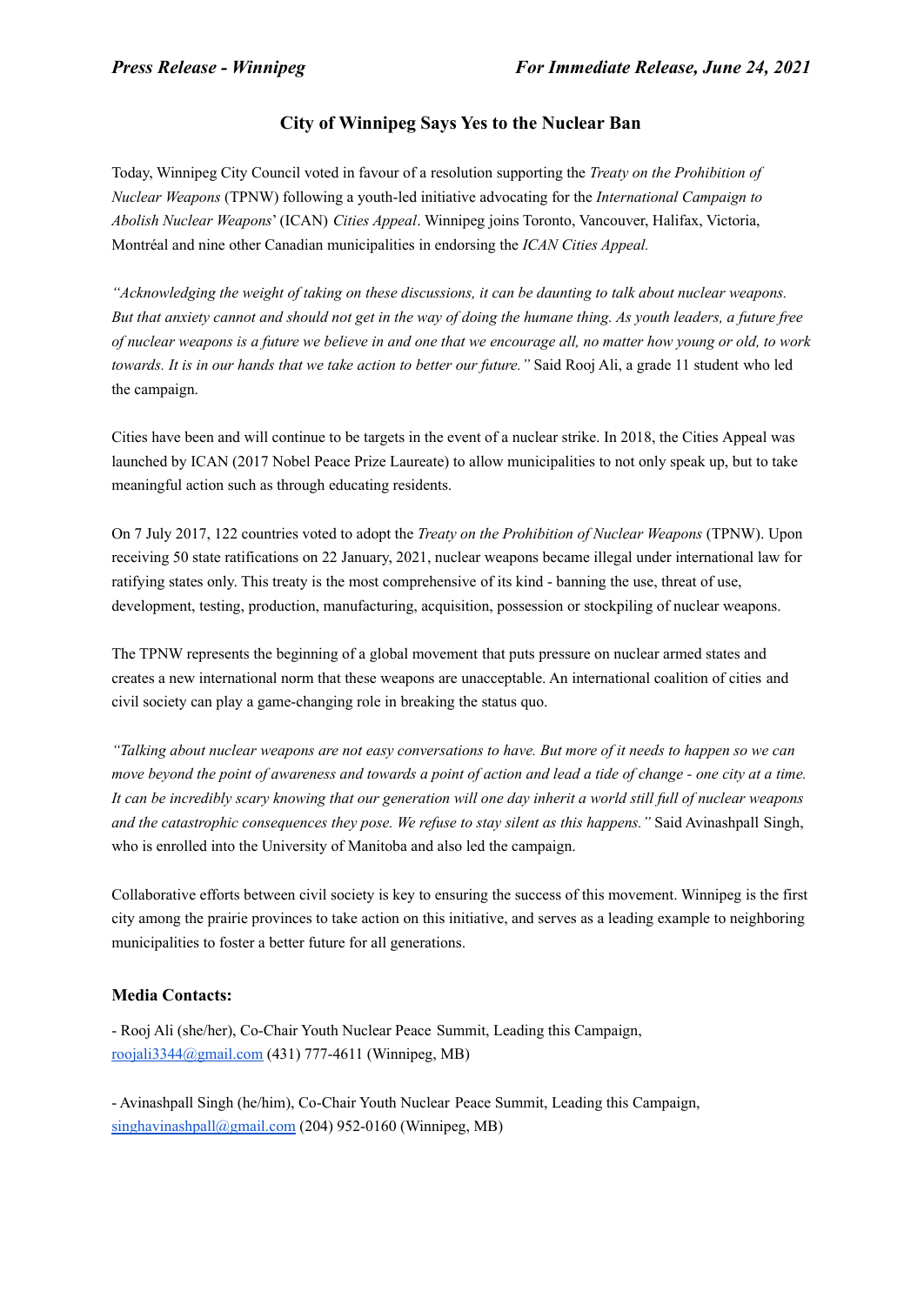### **Text of The Appeal:**

*"The City of Winnipeg is deeply concerned about the grave threat that nuclear weapons pose to communities* throughout the world. We firmly believe that our residents have the right to live in a world free from this threat. *Any use of nuclear weapons, whether deliberate or accidental, would have catastrophic, far-reaching and long-lasting consequences for people and the environment. Therefore, we support the Treaty on the Prohibition of Nuclear Weapons and call on our governments to sign and ratify it."*

All endorsing cities have signed this exact statement.

#### **Endorsing Organizations (as of June 22, 2021)**

Throughout our campaign, we sought endorsements from prominent organizations and networks. Endorsing organizations listed below support the City of Winnipeg's immediate entry into the ICAN Cities Appeal. All logos and statements are used with permission, any mention of them must be within the context of the ICAN Cities Appeal and their support of our campaign.

Canadian Environmental Law Association Canadian Museum for Human Rights Canadian Network to Abolish Nuclear Weapons Canadian Voice of Women for Peace (Manitoba) International Campaign to Abolish Nuclear Weapons International Physicians for the Prevention of Nuclear War Canada Kurdish Initiative for Refugees Manitoba Association for Rights & Liberties Manitoba Eco-Network Manitoba Youth for Climate Action Mennonite Central Committee (Manitoba) Reverse the Trend: Save Our People, Save Our Planet Rotary Club of Winnipeg Soka Gakkai International Association of Canada Youth Nuclear Peace Summit

\*\*\*In addition to these organizations, the Hon. Marilou McPhedran has personally supported us.\*\*\*

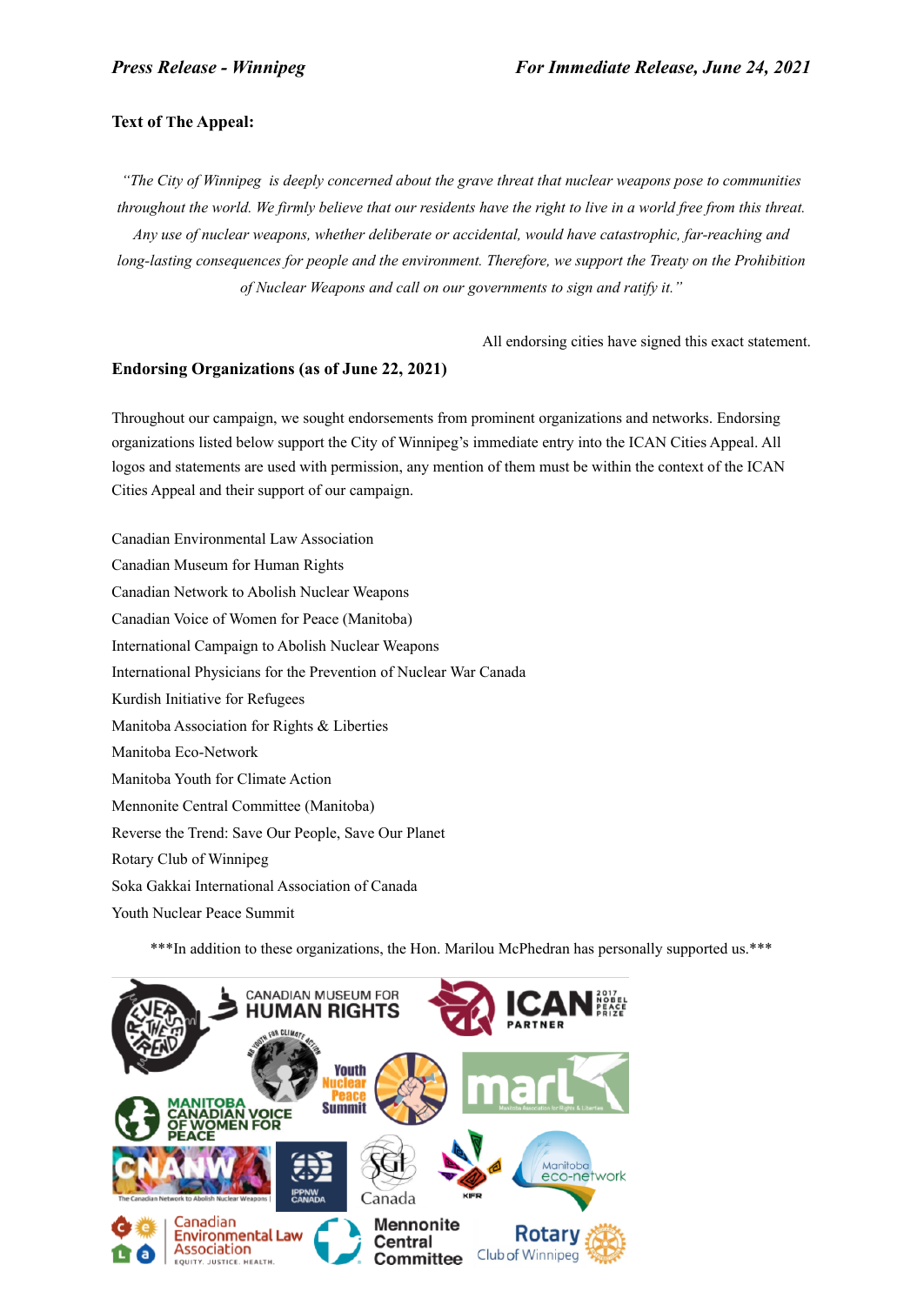#### **Statements Of Support**

*"Before commencing any nuclear project, it should be demonstrable that the proliferation risks posed by the technology and obligations within international non-proliferation treaty commitments have been publicly* considered, and align with the public interest of all Canadians. As CELA endorsed as part of the Winnipeg *Nuclear Declaration 2018, "Every individual has the right to nuclear peace and freedom from the fear, and threat, of nuclear weapons and nuclear warfare."*

#### **(Kerrie Blaise) Canadian Environmental Law Association**

"Clearly, it is so much easier to get attention and outcomes from local governments for issues that are not part *of provincial or federal party policies or platforms. Municipal governments have no lawmaking jurisdiction respecting relevant law-making or Treaties and international law. But what cities have is proximity and jurisdiction and relationships respecting everyday matters af ecting residents including their water supply and safety. fire, policing, parks and paramedics and public libraries for example. Just as Hiroshima and Nagasaki* were each destroyed by an atomic bomb perforce Winnipeg and much more can be destroyed today even as *collateral damage from attacks on Grand Forks atomic missile launch sites."*

#### **(David Newman Q.C) Rotary District 5550**

*"The Rotary Club of Winnipeg supports this youth-led campaign."*

#### **Rotary Club of Winnipeg**

*"We endorse the International Campaign to Abolish Nuclear Weapons and the Cities Appeal Campaign that calls on the City of Winnipeg to support the international Treaty on the Prohibition of Nuclear Weapons. Humanity faces many great challenges, such as global warming, increased income inequalities and overconsumption.There is a dire need to end the threat of ecological devastation and mass destruction from nuclear weapons and redirect the funds from global military budgets to focus on achieving our sustainable development goals."*

#### **Manitoba Eco-Network**

"We support the city of Winnipeg in signing onto the ICAN Cities Appeal to ensure a safe community for all. Nuclear weapons affect all persons in Canada and around the world. An intersectional, intergenerational lens is required to understand the true effects of such weapons on all persons. The consequences of nuclear weapons *af ect our communities, populations, and environments leaving lasting ef ects for generations to come. By supporting the Treaty on the Prohibition of Nuclear Weapons, we are fighting for everyone, in Canada and abroad, to be able to live freely from the threats of such weapons."*

**(Shayne Wong) Provincial Coordinator: Canadian Voice of Women for Peace**